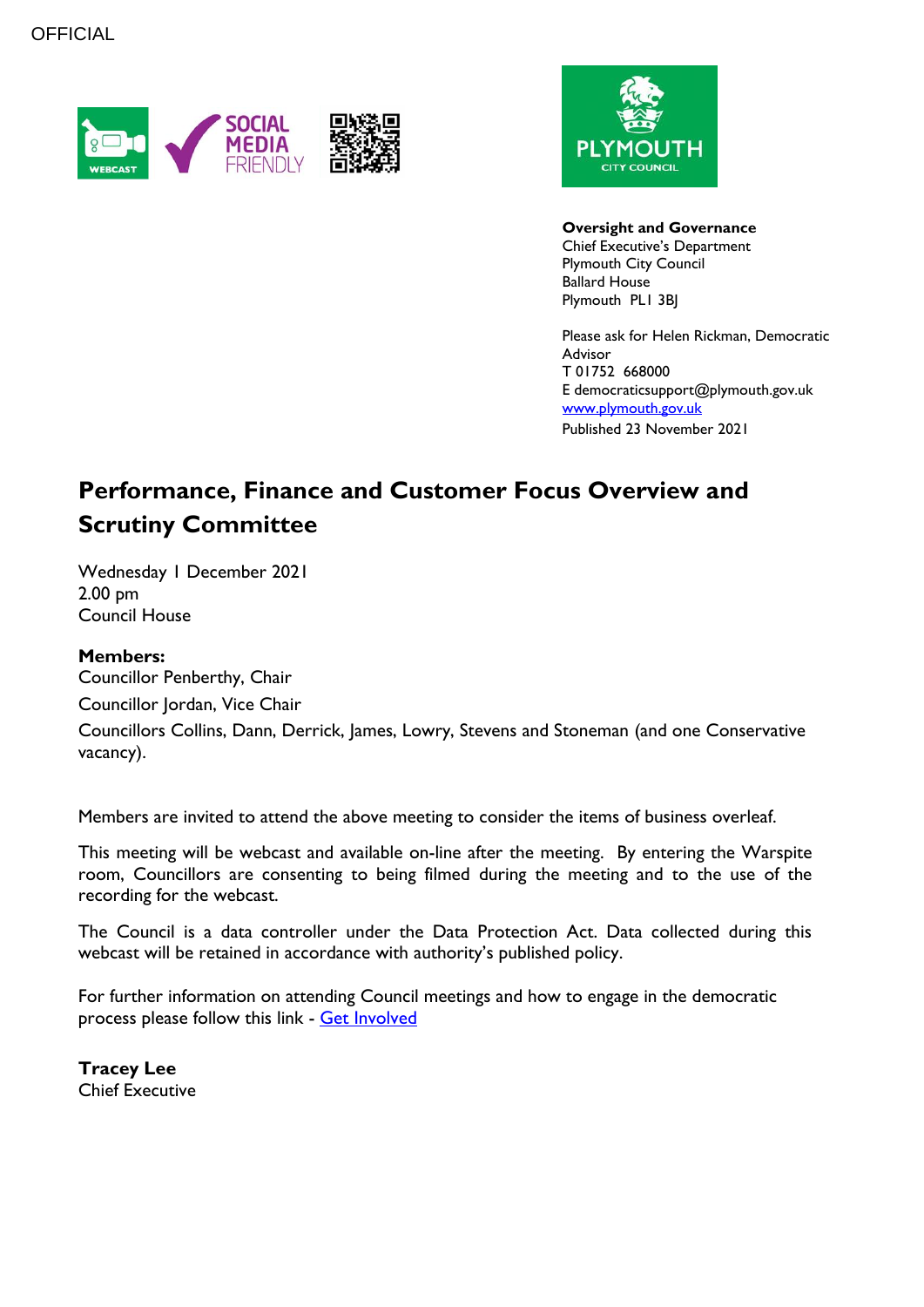# **Performance, Finance and Customer Focus Overview and Scrutiny Committee**

### **1. Apologies**

To receive apologies for non-attendance submitted by Councillors.

#### **2. Declarations of Interest**

Councillors will be asked to make any declarations of interest in respect of items on the agenda.

#### **3. Minutes (Pages 1 - 10)**

To confirm the minutes of the meeting held on 22 September 2021.

#### **4. Chair's Urgent Business**

To receive reports on business which in the opinion of the Chair, should be brought forward for urgent consideration.

| 5.  | <b>Policy Brief</b>                                         | $(Pages II - 14)$ |
|-----|-------------------------------------------------------------|-------------------|
| 6.  | <b>Finance and Capital Monitoring Report September 2021</b> | (Pages 15 - 28)   |
| 7.  | Corporate Plan Performance Report Q2 2021/22 - to follow    |                   |
| 8.  | <b>Bereavement Services Update</b>                          | (Pages 29 - 34)   |
| 9.  | <b>Environment Bill Update - verbal</b>                     |                   |
| 10. | <b>Tracking Decisions</b>                                   | (Pages 35 - 38)   |
| П.  | <b>Work Programme</b>                                       | (Pages 39 - 42)   |

#### **12. Exempt Business**

To consider passing a resolution under Section 100A(4) of the Local Government Act 1972 to exclude the press and public from the meeting for the following item(s) of business on the grounds that it (they) involve the likely disclosure of exempt information as defined in paragraph(s) 3 of Part 1 of Schedule 12A of the Act, as amended by the Freedom of Information Act 2000

## **PART II (PRIVATE MEETING)**